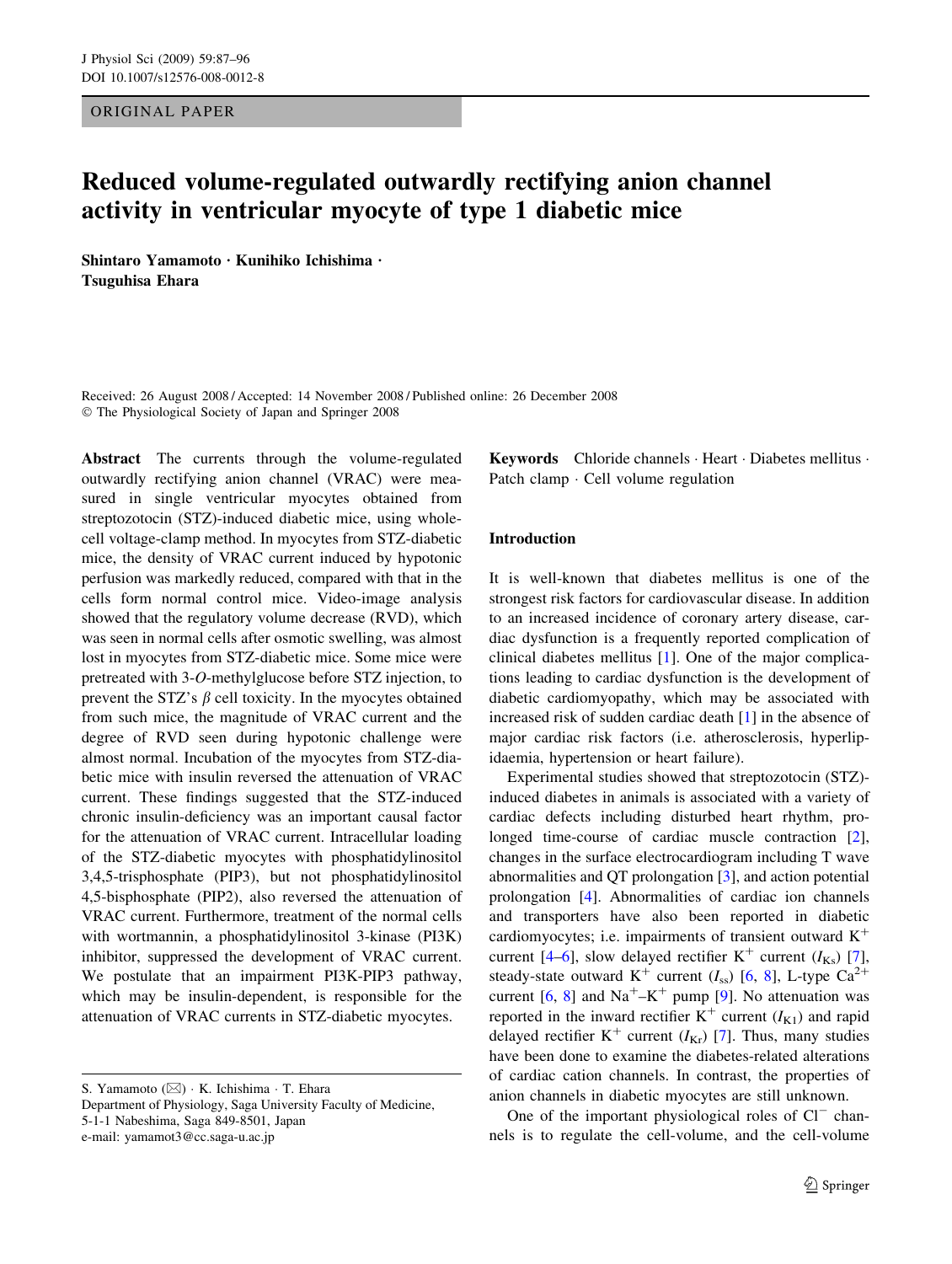regulation is an essential cellular function coupled to a variety of physiological processes, such as cell proliferation, differentiation and migration, in most animal cell types [\[10](#page-8-0)]. The cells can re-adjust their volume after transient osmotic swelling by a mechanism known as regulatory volume decrease (RVD) which involves an activity of  $Cl^-$  channels. It has been reported that the survival of dorsal root ganglion (DRG) neurons in hypotonic culture medium was decreased in diabetic mice [\[11](#page-8-0)]. To our knowledge, however, there is no information on RVD of cardiac cells derived from diabetic animals.

RVD is accomplished mainly by KCl efflux induced by parallel activation of  $K^+$  and  $Cl^-$  channels in cardiac cells [\[12](#page-8-0)]. Among several types of cardiac  $Cl^-$  channels, one of the most important channels in cell-volume regulation is volume-regulated outwardly rectifying anion channel (VRAC) [[10,](#page-8-0) [12](#page-8-0)]. In the present study, we examined VRAC current and RVD in single ventricular cells derived from insulin-deficient diabetic mice, which were prepared by a single intraperitoneal (i.p.) injection of STZ. In these ventricular cells, we found loss of RVD, which was presumably caused by diabetes-related suppression of VRAC current. Our results show also that insulin exerts a restorative effect on the impaired VRAC current in diabetic cardiac cells, probably via the signaling pathway involving phosphoinositide 3-kinases.

#### Material and methods

# Animal models

Saga University Animal Care and Use Committee approved the use and treatment of all animals used in the experiments described here. The investigation conforms also with the Guiding Principles of the Physiological Society of Japan. Insulin-deficient diabetes was induced in C57BL/6J mice (8 weeks male) by a single i.p. injection of streptozotocin (STZ; Sigma, St. Louis, MO; 2.5 mg per body-weight  $(BW(g))$ , which was dissolved in 0.1 M sodium citrate buffer (pH 4.5) just before injection, as described previously [\[13\]](#page-8-0). Age-matched normal control mice received saline alone. Fasting blood glucose level was evaluated 3 days later. A supplemental STZ injection  $(1.25 \text{ mg per BW(g)}, i.p.)$  was given if the fasting blood glucose was below 150 mg  $dl^{-1}$ . All diabetic (blood glucose level after 8 h fasting  $>150$  mg dl<sup>-1</sup>) and normal mice were maintained with the same diet and water ad libitum for a total of 2 weeks. Each blood sample was taken from the tail vein, and its glucose level was measured with Freestyle Flash Blood Monitoring System (Nipro. Osaka, Japan). In some experiments the mice were pretreated with 3-O-methylglucose (3-OMG; Sigma, 2.5 mg per BW(g) i.p.) before STZ injection, to prevent STZ's  $\beta$ cell toxicity and thus to prevent the development of diabetes mellitus.

# Cell preparation

Single ventricular myocytes were isolated from mouse hearts using an enzymatic dispersion technique. Briefly, mice were anaesthetized with sodium pentobarbitone  $(50 \text{ mg ml}^{-1}, \text{ i.p.}).$  The chest was opened, and the heart was rapidly removed and perfused, by using a modified Langendorff technique, with a physiological saline solution (PSS, see 'Solutions and drugs') warmed to  $37^{\circ}$ C to wash out blood, and then with a nominally  $Ca^{2+}$ -free PSS until the heart ceased to beat, and finally with  $Ca^{2+}$ -free solution containing 0.1% collagenase (CLSII, Worthington, Lakewood, NJ, USA) and 1.0% bovine serum albumin (BSA) for 20–30 min. The ventricles were removed and cell dissociation was achieved by gentle mechanical agitation of the tissue in high- $K^+$ , low-Cl<sup>-</sup> storage (modified KB) solution (see 'Solutions and drugs') and the dissociated cells were stored in a refrigerator  $(4^{\circ}C)$  for later use (within 8 h). Only rod-shaped myocytes with clear cross-striations and no blebs were used in the experiments. Some cells were incubated with insulin or wortmannin before electrophysiological measurements. They were stored at 37°C for 5–8 h in the modified Tyrode solution (see 'Solutions and drugs') containing 100 nM insulin (Sigma) or 100 nM wortmannin (Sigma), with  $2 \text{ mg ml}^{-1}$  BSA, penicillinstreptomycin solution (P-4458, Sigma, final concentration of 100 units  $ml^{-1}$  penicillin and 100  $\mu$ g ml<sup>-1</sup> streptomycin), and 15  $\mu$ g ml<sup>-1</sup> phenol red for pH monitor [\[14](#page-8-0)].

# Electrophysiological techniques

The tight-seal whole-cell patch-clamp technique was used to record whole-cell currents. Patch pipettes (1.5 mm O.D. borosilicate glass electrodes) had a tip resistance of  $1-3$  M $\Omega$  when filled with pipette solution. Voltage-clamp recordings were performed using patch-clamp amplifiers (Axopatch 200B; Axon Instruments, Foster City, CA, USA) and membrane currents were filtered at a frequency of 2.5 kHz, and sampled at 5 kHz with a Digidata 1322A and pCLAMP 9.2 software (Axon Instruments). A 3 M KCl-agar bridge between the bath and the Ag–AgCl reference electrode was used to minimize changes in liquid junction potential. Unless otherwise stated, current recordings were made by applying voltage pulses of  $400 \text{ ms}$  duration to various potentials (between  $-100 \text{ and}$ )  $+100$  mV in  $+20$  mV steps) from a holding potential of  $-40$  mV every 2 s. When necessary, the current density was calculated by membrane capacitance, which was obtained using pCLAMP 9.2 software. Usually, 5 min was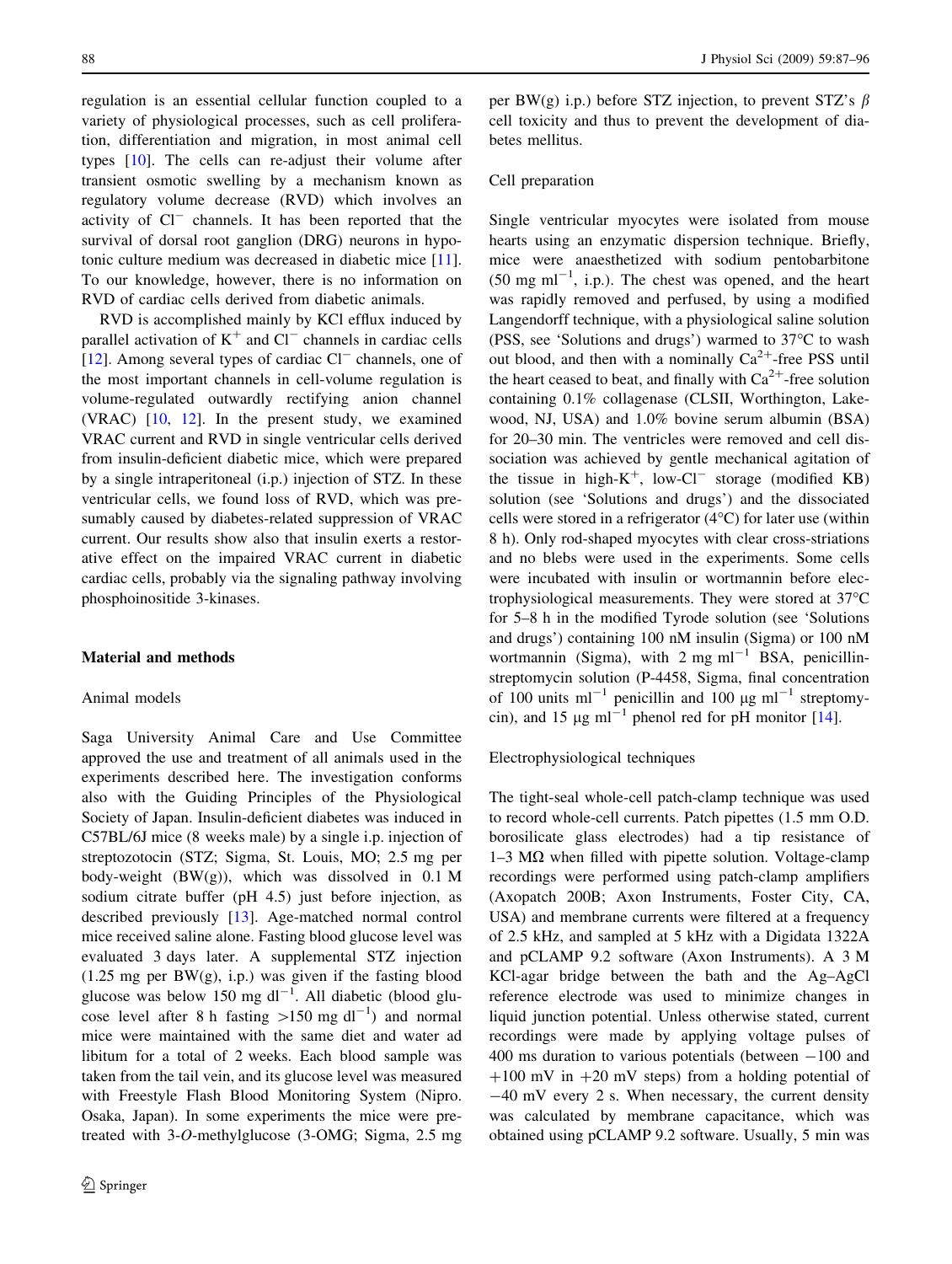allowed for adequate cell dialysis after membrane rupture, before beginning of the voltage clamp protocol. All experiments were performed at  $36.5 \pm 0.5$ °C.

# Videomicroscopy and image analysis

The method to measure the cell area on the videomicroscopic image was almost the same as described previously [\[12](#page-8-0), [15\]](#page-8-0). Briefly, microscopic images were recorded with a CCD video camera (CS3330; Tokyo Electronic, Tokyo, Japan), and fed into a computer (DELL Dimension 4100; Dell Computer Corporation, Round Rock, TX, USA) through an 8-bit frame grabber (LG-3; Scion, Frederick, MD, USA). Number of the pixels included within the captured cell-image was detected by custom-made macro programs on Scion-Image software ver. 4.03 (Scion). It should be noted that the cell area is only a rough index of the cell volume. The validity of this method to estimate the cell volume has been discussed in the previous paper [\[15](#page-8-0)].

## Solutions and drugs

The PSS for cell preparation contained [\[16](#page-8-0)]: 126 NaCl, 10 glucose, 4.4 KCl, 5.0  $MgCl<sub>2</sub>$ , 1.5 CaCl<sub>2</sub>, 20 taurine, 5.0 creatine, 5.0 sodium pyruvate, 1.0 NaHPO<sub>4</sub>, 10 Hepes; pH 7.4 adjust with NaOH; 300 mOsm with mannitol.  $Ca^{2+}$ free PSS was prepared by simply omitting  $CaCl<sub>2</sub>$  from the PSS. The modified KB solution for cell storage contained [\[16](#page-8-0)]: 70 potassium glutamate, 20 KCl, 1.0  $MgCl<sub>2</sub>$ , 10 KH2PO4, 10 taurine, 10 EGTA, 10 glucose, 0.1% albumin, 10  $\beta$ -hydroxybutyric acid and 10 Hepes; pH 7.2 with KOH; 300 mOsm with mannitol. The modified Tyrode solution contained [\[16](#page-8-0)]: NaCl 140, KCl 5.4, MgCl<sub>2</sub> 0.5, CaCl<sub>2</sub> 1.8,  $NaH<sub>2</sub>PO<sub>4</sub>$  0.33, glucose 5.5 and Hepes 5, pH 7.4 with NaOH; 300 mOsm with mannitol. In electrophysiological studies, all bath and pipette solutions were chosen to maximize recording of  $Cl^-$  currents and to reduce possible contamination with cation currents and  $Ca^{2+}$  dependent currents. For VRAC currents recording, the standard (isotonic) extracellular solutions contained [\[16](#page-8-0)]: 80 NaCl, 20 TEA-Cl, 1.0  $MgCl_2$ , 0.5 CaCl<sub>2</sub>, 0.5 BaCl<sub>2</sub>, 0.5 CdCl<sub>2</sub>, 0.01 GdCl<sub>3</sub>, 5.5 glucose, 10 HEPES, 0.01 nicardipine;  $\text{[Cl}^{-}\text{]}_{\text{o}} = 105 \text{ mM}$ ; pH 7.4 with CsOH: 310 mOsm with mannitol. Hypotonic bath solutions were prepared by reducing the amount of mannitol in the standard bath solution to achieve 200 mOsm. Thus, both hypotonic and isotonic solutions had a constant ionic strength. For measurements of cell area, bath solutions were prepared by subtracting 50 mM NaCl from the modified Tyrode solution, and the osmolarity was adjusted to 200 and 300 mOsm with mannitol for hypotonic and isotonic solution, respectively. The standard intracellular pipette solution for VRAC current, contained [[16\]](#page-8-0): 105 NMDG, 90 L-aspartic acid, 40 TEA-Cl, 5 NaCl, 5 MgATP, 0.1 Tris– GTP, 5 EGTA, 5 Hepes; pH 7.3 adjusted with NMDG; total  $\left[Cl^{-}\right]_i = 45$  mM; 290 mOsm using mannitol. For the experiments in which phosphatidylinositol 4,5-bisphosphate (PIP2) or phosphatidylinositol 3,4,5-trisphosphate (PIP3) was used, PIP2 dic8 (Echelon Biosciences, Salt Lake City, UT, USA) [[17\]](#page-8-0) or PIP3 dic8 (Echelon Biosciences) [[18\]](#page-8-0) was directly dissolved in the control pipette solution at a concentration of  $10 \mu M$ . The osmolarity of all solutions was measured using freezing point depression osmometers (Model OM-801; Vogel, Giessen, Germany).

## Data analysis

Data are expressed as mean  $\pm$  SEM; N and n indicate the number of animals and cells, respectively. Statistical comparisons were performed either by one-way ANOVA (analysis of variance) with a post hoc test (Scheffe´'s multiple comparison test) for group data, or by paired or unpaired Student's *t*-test when only two groups were compared. Statistical comparisons of the time course of changes in cell area between two groups were made according to two-way repeated measures ANOVA. A two tailed probability of\0.05 is taken to indicate statistical significance.

## Results

We first measured body weight and fasting blood glucose levels of STZ-treated mice  $(N = 9)$  before and 2 weeks after injection of STZ. STZ-treated mice exhibited frequent urination and water drinking, and their mean body weight decreased from  $23.3 \pm 0.8$  to  $21.4 \pm 1.0$  g after the injection (Fig. [1a](#page-3-0)). Fasting blood glucose level before injection of STZ was less than 150 mg  $dl^{-1}$ , and the level after injection was higher than 300 mg dl<sup>-[1](#page-3-0)</sup> (Fig. 1b). These results are consistent with previous studies using acute diabetic model of STZ-induced insulin-deficiency [\[19](#page-8-0)]. Hearts of STZ-induced chronic diabetic rats were reported to be hypertrophied; i.e. the heart-to-body weight ratio significantly exceeded that of age-matched normal rats [[5\]](#page-8-0). However, as shown in Fig. [1c](#page-3-0), the heart-to-body weight ratio (HW  $BW^{-1}$ ) did not seem to be altered in our short-term diabetic mice:  $4.50 \pm 0.05$  mg g<sup>-1</sup> (N = 5) for age-matched normal control mice versus  $4.71 \pm$ 0.25 mg  $g^{-1}$  (N = 6) for STZ-diabetic mice. In addition, measurements of cell capacitance, which is an index of cell size, showed no significant difference between myocytes from normal and those from STZ-diabetic mice (Fig. [1](#page-3-0)d). Though, in most previous studies, STZ-diabetic mice have been used after a period of more than 4 weeks after STZ injection, Shimoni and his co-workers [[20\]](#page-8-0) reported that high-dose STZ treatment altered the properties of several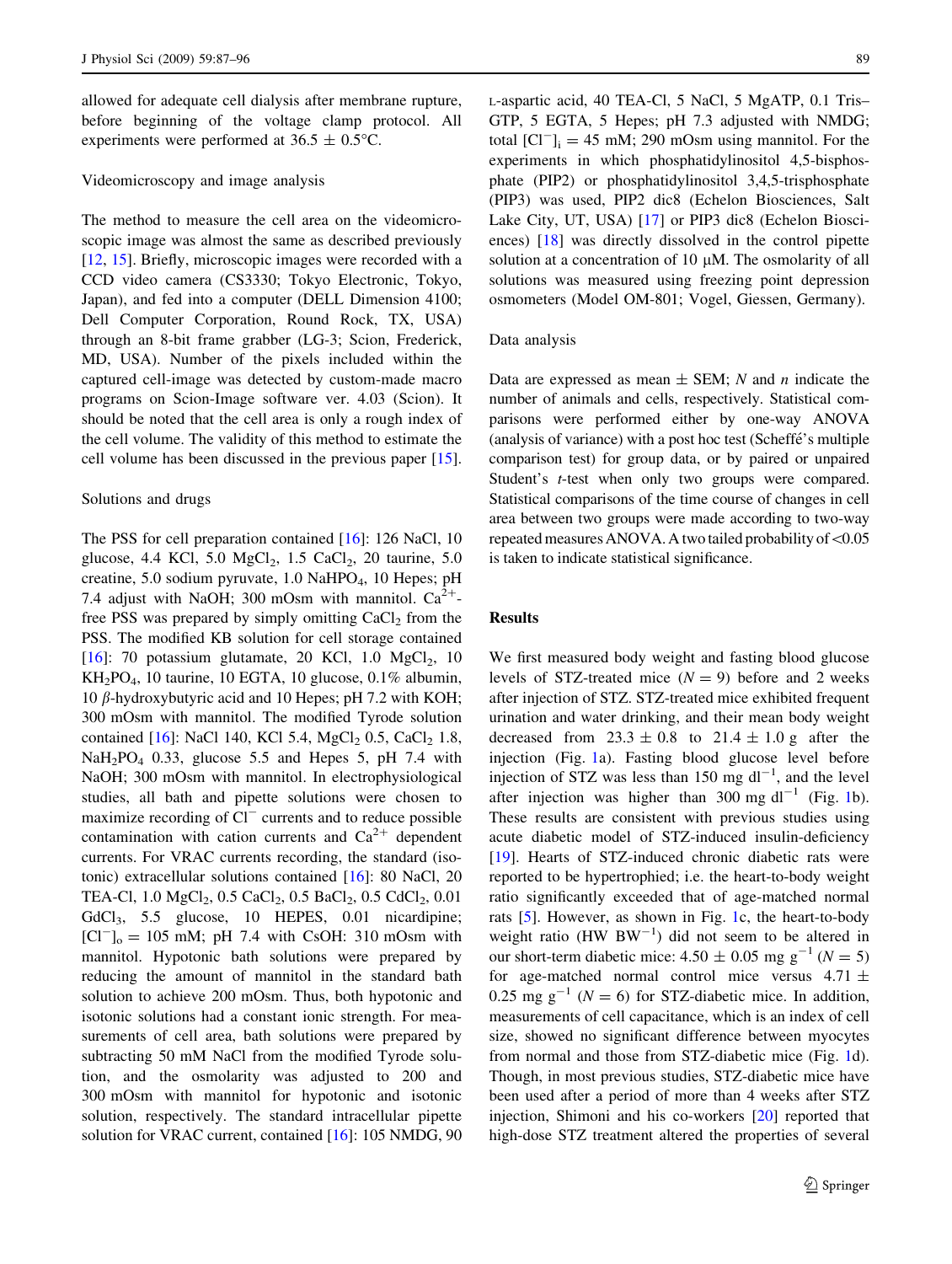<span id="page-3-0"></span>

Fig. 1 General characteristics of STZ-induced mice. a Mean data showing body-weight of mice measured before (0 week) and 2 weeks after STZ treatment. \*\*Significantly different with  $P < 0.01$  according to a paired *t*-test. **b** Distribution of blood glucose level (mg  $dl^{-1}$ ) among the normal control mice (0 week) and those treated with STZ (2 weeks). c and d comparison of the ratio of heart-weight and bodyweight (c), and the cell capacitance of ventricular myocyte (d). Cells were obtained from the mice 2 weeks after STZ treatment (STZ) or from the age-matched un-treated mice (normal). Number in parentheses indicates number of animals (a and c) or number of cells examined (d). n.s., no significant difference

ion currents in rat ventricular myocytes within 4–6 days, the alterations being similar to those observed 7 weeks after a low dose treatment. We used the ventricular myocytes which were isolated from mice 2 weeks after STZ injection.

In the initial series of experiments, we compared the change in the cell volume during hypotonic challenge between the cells from STZ-diabetic mice and those from age-matched normal mice. The relative cell area on captured video image was used as an index of cell volume (see methods). Figure 2a shows the time-course of the changes in relative cell area during hypotonic challenge in myocytes from normal mice. Upon switching the bathing solution from isotonic to hypotonic solution, the cell area increased, as expected. But the increase peaked about 5 min after the initiation of hypotonic perfusion, and the cell area decreased thereafter. This spontaneous recovery of cell volume following the hypotonic cell swelling has been shown in several types of cardiac cells [\[12](#page-8-0)], and is termed regulatory volume decrease (RVD).

The cells from STZ-diabetic mice also inflated in response to external hypotonicity (Fig. 2b) but there was little RVD in these cells (Fig. 2b, c). Thus the cell area attained 15 min after application of hypotonic solution, as relative to the value seen 5 min after hypotonic solution,



Fig. 2 Hypotonicity-induced swelling of ventricular myocyte from normal and STZ-diabetic mice. a and b, time course of change of the relative cell area observed in the myocytes of normal (a) and STZdiabetic (b) mice exposed to hypotonic (HYPO) solutions. The cells were initially bathed in isotonic solution, and then hypotonic (HYPO) solution was applied during the period indicated by bar. The values are expressed as relative to those obtained before application of hypotonic solution. c Shows an expanded illustration of a part of a (filled circle) and **b** (filled square). The values are expressed as relative to those obtained 5 min after application of hypotonic solution. \*Significantly larger than the time-matched control data with  $P < 0.05$  according to an unpaired t-test. A comparison of curves with repeated measures ANOVA yielded  $P < 0.01$  ( $\P$ )

was  $0.989 \pm 0.002$  ( $n = 8$ ) and  $1.003 \pm 0.003$  ( $n = 5$ ) in cells from normal and STZ-diabetic mice, respectively. Reapplication of isotonic solution decreased the cell area in both types of hypotonically swollen cells, as expected (Fig. 2a, b). In cells from normal mice, the level of cell area attained in the reapplied isotonic solution was smaller than the initial level, showing excessive cell shrinkage (Fig. 2a). This undershoot of the relative cell area below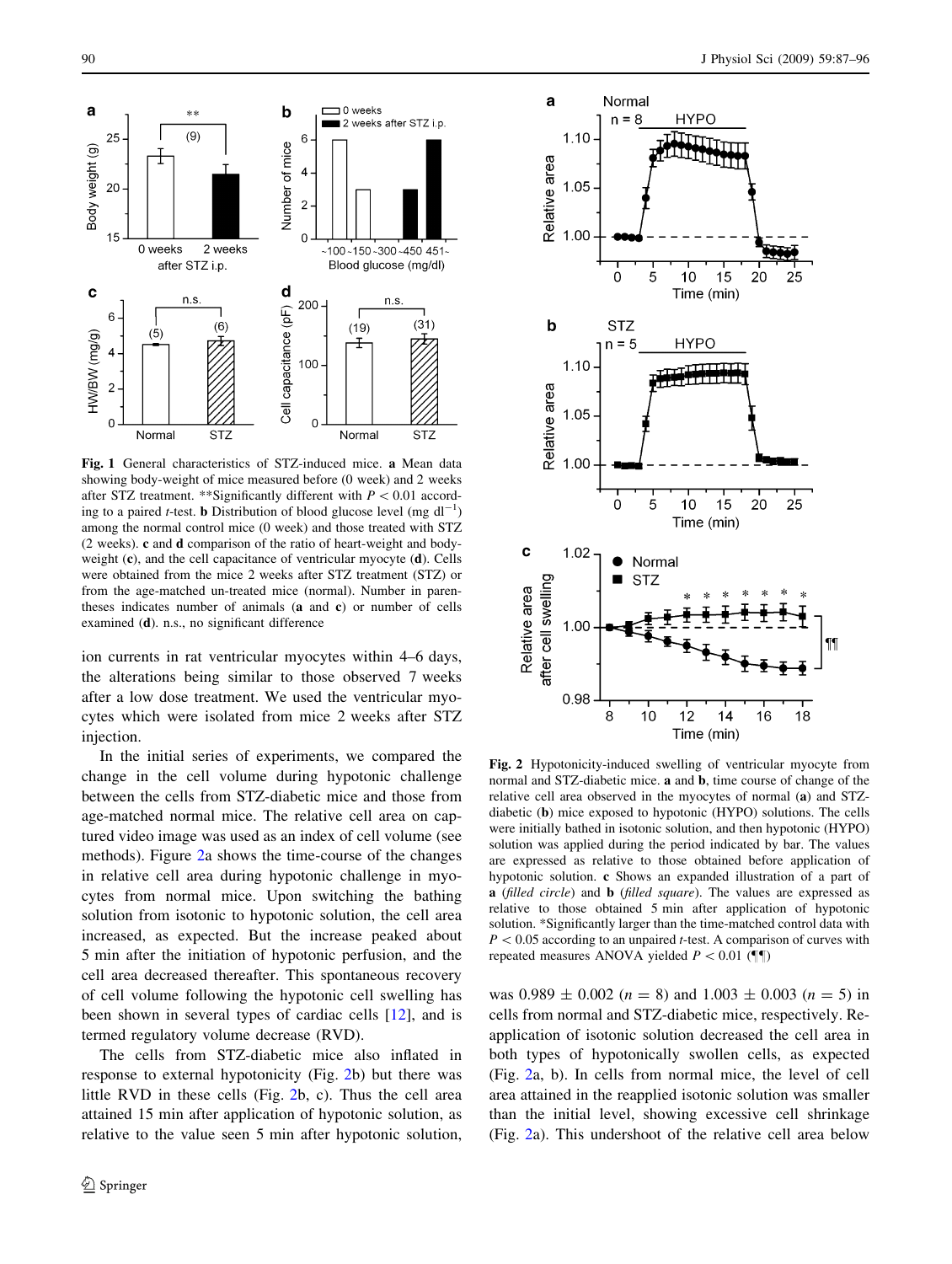<span id="page-4-0"></span>the initial level is attributed to a loss of solutes from the intracellular medium during RVD [\[10](#page-8-0), [12\]](#page-8-0). In contrast, there was no clear undershoot of cell area in the diabetic cells which showed little RVD (Fig. [2b](#page-3-0)).

In our previous study,  $Cl^-$  efflux through volume-regulated outwardly rectifying anion channel (VRAC) was implicated in the RVD in ventricular myocytes [\[12](#page-8-0)]. Therefore, we examined VRAC currents in ventricular myocytes from normal and STZ-diabetic mice. Figure 3a shows the time-course of changes in the amplitude of whole-cell currents at  $+60$  (filled circle) and  $-60$  mV (circle) in normal cells exposed to hypotonic (HYPO) solution. The current amplitude gradually increased during hypotonic perfusion, and decreased upon resumption of isotonic (ISO) solution. The hypotonicity-induced current displayed a very weak time-dependent inactivation at positive potentials (Fig. 3c). Its current–voltage  $(I-V)$ relationship showed a moderate outward rectification with the reversal potentials  $(E_{\text{rev}})$  of  $-19.8 \pm 1.28$  mV  $(n = 11)$ , of which value being close to the predicted Cl<sup>-</sup> equilibrium potential  $(-21 \text{ mV})$  under the present condition (Fig. 3e). These properties are consistent with previous reports for native VRAC currents in mouse cardiac cells [\[21](#page-8-0), [22\]](#page-8-0). The VRAC currents developed also in the cells derived from STZ-diabetic mice (Fig. 3b, d–f), but their amplitude in these cell was much smaller than that of VRAC currents in normal control cells (Fig. 3f). The mean amplitude of the VRAC current (defined as the difference current) at  $+100$  mV measured 9 min after the beginning of hypotonic challenge was 4.31  $\pm$  0.53 pA pF<sup>-1</sup> (n = 11) in normal cells and 1.49  $\pm$  0.16 pA pF<sup>-1</sup> (n = 7) in diabetic cells (Fig. 3e).

We considered that the suppression of VRAC current accompanied by loss of RVD observed in the cells derived from STZ-treated mice was caused by the STZ-induced diabetic state of animals, but not by the effects of this drug other than the toxicity on  $\beta$  cells, if any. This view was tested in a series of experiments in which the mice were pretreated with 3-O-methylglucose (3-OMG; 2.5 mg per  $BW(g)$  i.p.) before STZ injection, to prevent STZ's  $\beta$  cell toxicity and thus to prevent the development of diabetes [\[23](#page-8-0)]. In five mice treated in this way, no mice showed frequent urination and water drinking, body weight loss or an increase of fasting blood glucose level (less than 123 mg  $dl^{-1}$ ) for at least 2 weeks after STZ injection, indicating that pretreatment with 3-OMG protected the onset of diabetes in mice, in agreement with previous studies [\[23](#page-8-0)].

Further, change in VRAC currents were examined in myocytes from mice treated with 3-OMG and STZ. Figure [4](#page-5-0)a show that the amplitude of VRAC current at  $+100$  mV (4.20  $\pm$  0.59 pA pF<sup>-1</sup>) observed in such myocytes was significantly larger than that observed in



Fig. 3 Activation of whole cell currents by hypotonic solutions in ventricular myocyte from normal and STZ-diabetic mice. a, b Time course of activation of VRAC currents at  $+60$  mV (filled circle) and -60 mV (circle) observed in the myocytes of normal (a) and STZdiabetic (b) mice exposed to hypotonic (HYPO) solutions.  $[Cl^-]_0$ / [Cl-]i ratio was constantly 105 mM/45 mM with which the predicted equilibrium potential  $(E_{C1})$  was  $-21$  mV. The cells were initially bathed in isotonic solution (ISO), and then hypotonic (HYPO) solution was applied during the period indicated by bar. The pulse protocol is shown in the upper part of b. c and d Recordings of membrane currents in myocytes from normal (c) and STZ-diabetic mice (d) in isotonic and hypotonic solutions, respectively. Currents were recorded by applying 400 ms voltage-clamp steps to membrane potentials between  $-100$  and  $+100$  mV in  $+20$  mV steps from a holding potential of  $-40$  mV every 6 s, at the time points (*a* and *b*) indicated in a and b. e The mean I–V relationships of the difference current between the current in HYPO and that in ISO  $(a, b$  in c and  $d$ ), obtained in myocyte from normal (filled circle) and STZ-diabetic (filled square) mice. Arrow indicates the predicted  $Cl^-$  equilibrium potential. f Mean time course of activation of VRAC current at  $+60$  mV after hypotonic solutions, in myocytes from normal (filled circle) and STZ-diabetic mice (filled square). In this plot, the current level at the beginning of hypotonic perfusion (0 min) was set to be 0. Abscissa, time after exposure to hypotonic solution. \*Significantly smaller than the control value at matched time point with  $P < 0.05$ according to an unpaired t-test. A comparison of curves with repeated measures ANOVA yielded  $P < 0.01$  ( $\langle \langle \cdot \rangle$ )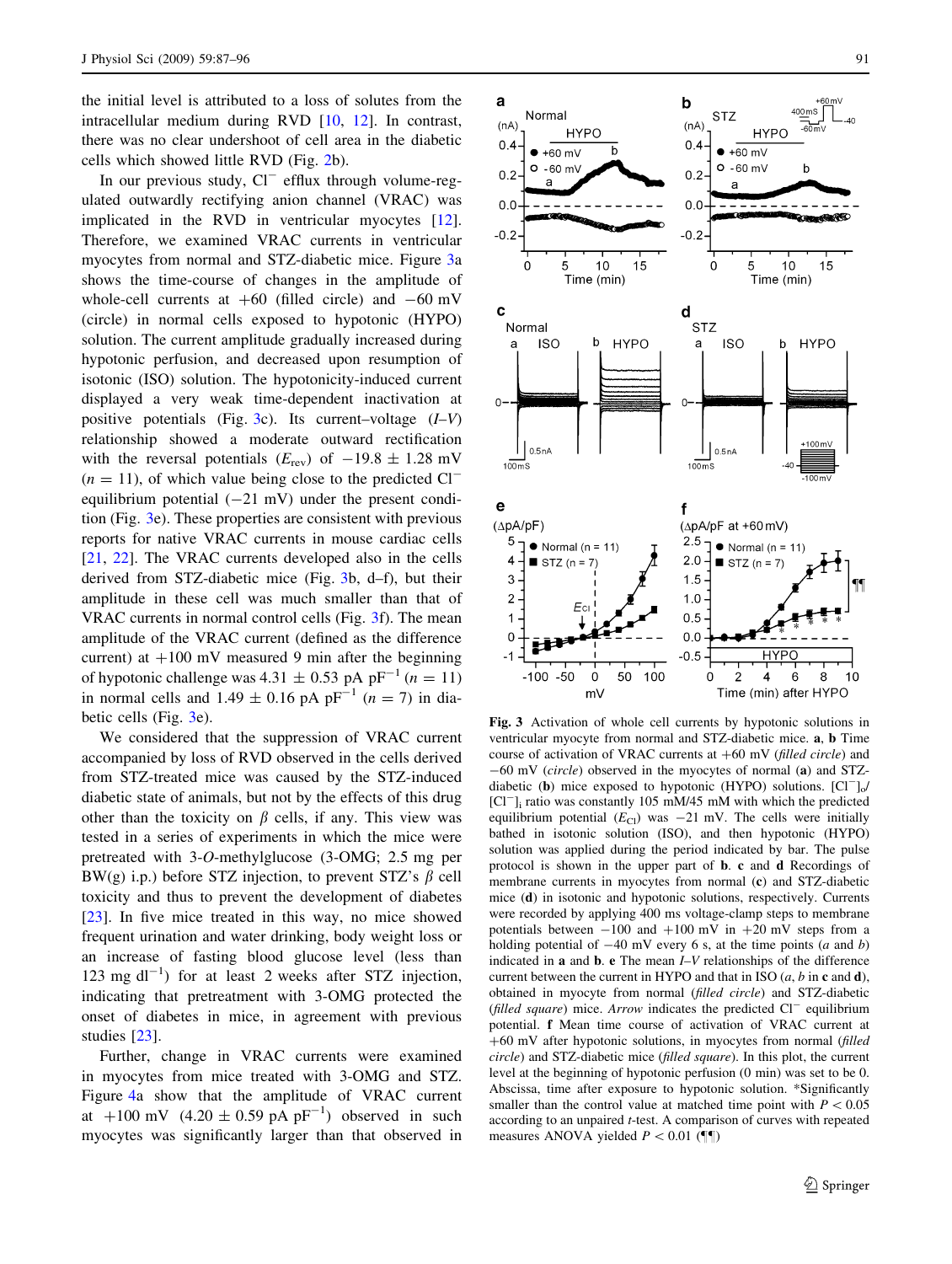<span id="page-5-0"></span>

Fig. 4 Prevention by 3-OMG of STZ-induced suppression of cardiac VRAC current. a and b Mean density of VRAC current (difference current) measured at  $+100$  mV (a) and cell area (b), observed after 15 min of hypotonic perfusion. The currents and cell area were measured in the myocytes from STZ-diabetic mice (STZ), and those from the mice pretreated with 3-OMG before STZ injection (3-  $OMG + STZ$ ). In a, the density of VRAC current observed in cells from the mice treated with 3-OMG alone is also shown. \*\*Significantly different with  $P \le 0.01$ , according to one-way ANOVA with post-hoc test In b, the values are expressed as relative to those obtained 5 min after application of hypotonic solution. Dashed line in a and b indicates the control level derived from the data in Fig. [3](#page-4-0)e (filled circle) and Fig. [2](#page-3-0)c (filled circle), respectively. \*Significantly different with  $P < 0.05$  according to an unpaired t-test. Number in parentheses indicates number of cells examined

myocytes from the mice treated with STZ alone. Furthermore, the above value was not significantly different from the control value (4.31  $\pm$  0.53 pA pF<sup>-1</sup>) obtained in normal mice. Treatment with 3-OMG alone without STZ did not induce any significant change in the amplitude of VRAC current at  $+100 \text{ mV} (4.57 \pm 0.64 \text{ pA pF}^{-1})$ . Thus the development of diabetes appeared to be an important causal factor for the attenuation of VRAC current. In accordance with the above finding, RVD was not impaired in myocytes from the mice treated with 3-OMG and STZ (Fig. 4b). The cell area attained 15 min after application of hypotonic solution, as relative to the value seen 5 min after hypotonic solution, was  $0.986 \pm 0.003$  $(n = 4)$ , of which value being comparable to the value obtained in normal control cells (0.989  $\pm$  0.002;  $n = 8$ , see Fig. [2c](#page-3-0)).

The injection of STZ to mice results in a definite decrease in the plasma insulin level [\[24](#page-8-0)]. Therefore, the



Fig. 5 Effects of insulin on VRAC currents in ventricular myocytes from STZ-diabetic mice. a recordings of whole cell currents in myocytes from STZ-diabetic mice, obtained after  $\sim$  6 h exposure to 100 nM insulin. Currents were recorded in isotonic (a, ISO) and hypotonic (b, HYPO) solutions with the same voltage steps as in Fig. [3d](#page-4-0), and  $c$  shows their  $I-V$  relationships. **b** Magnitude of VRAC currents at  $+100$  mV observed in the cells derived from normal (Normal) and STZ-diabetic mice (STZ) with and without insulin treatment. The cells were incubated at  $37^{\circ}$ C for 5–8 h, in the modified Tyrode solution without (Control) or with 100 nM insulin. \*Significantly larger than control with  $P < 0.05$ , according to one-way ANOVA with post-hoc test. Number in parentheses indicates number of cells examined

observed attenuation of VRAC current could causally be related to the insulin-deficiency. We examined whether the insulin treatment could restore the attenuated VRAC currents. Ventricular myocytes from normal and STZ-diabetic mice were incubated with insulin (100 nM) for 5–8 h [\[25](#page-8-0)]. The basal background current  $(I_{\text{bb}})$ , which was recorded in isotonic solution before hypotonic challenge (e.g. Fig.  $3c(a)$  $3c(a)$ , was little influenced by the insulin treatment in normal or diabetic cells. Thus the magnitude of  $I_{\text{bb}}$  at +100 mV was 2.85  $\pm$  0.25 pA pF<sup>-1</sup> (n = 6) and 2.60  $\pm$ 0.24 pA  $pF^{-1}$  ( $n = 5$ ) in normal and insulin-treated normal cells, respectively. It was  $2.30 \pm 0.23$  pA pF<sup>-1</sup>  $(n = 4)$  and 2.29  $\pm$  0.04 pA pF<sup>-1</sup>  $(n = 4)$  in non-treated diabetic and insulin-treated diabetic cells, respectively. As with the VRAC current, its magnitude was not significantly influenced by insulin in normal cells (Fig. 5b). However, the attenuated VRAC current in cells from STZ-diabetic mice appeared to be normalized by the insulin treatment. The magnitude of VRAC current in the insulin-treated diabetic cells was similar to that in normal cells (Fig. 5b). Since a short-term treatment (less than 15 min) with 100 nM insulin did not affect VRAC current in cells from STZ-diabetic mice (data not shown), the restoration of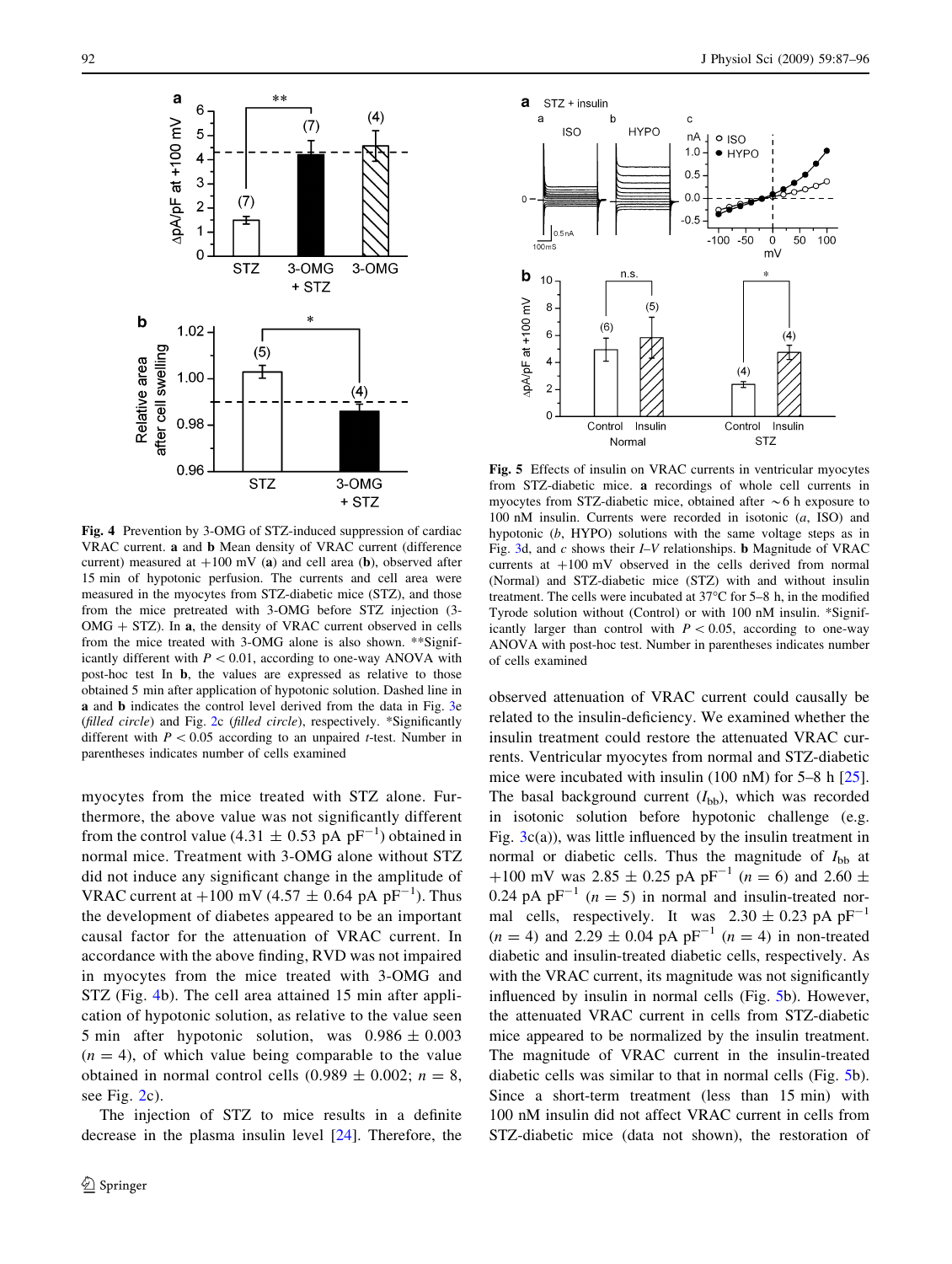<span id="page-6-0"></span>VRAC current observed above likely involved a slow intracellular metabolic process.

The binding of insulin to its receptor (IR) results in changes in the activity of various enzymes and exerts effects on transcription and/or translation of various gene products, which in turn results in phosphorylation of the insulin receptor substrates (IRSs) [[26\]](#page-8-0). Especially, phosphatidylinositol 3-kinase (PI3K) plays an essential role in the regulation of intracellular metabolism by insulin [\[26](#page-8-0)]. Insulin stimulated PI3K activity in cardiac cells [\[27](#page-8-0)], and in STZ-induced diabetic rats there was a significant decrease of PI3K activity in the vagus nerve [\[28](#page-9-0)]. Furthermore, recent reports showed that PI3K inhibitors attenuate VRAC currents in rabbit adult ventricular cells [\[29](#page-9-0), [30](#page-9-0)]. Based on these findings, we hypothesized that PI3K activity was suppressed in the cardiac cells from STZ-diabetic mice due to insulin-deficiency, which in turn led to inhibition of VRAC current, and that insulin treatment could restore the attenuated PI3K activity.

To test the above hypothesis, we examined VRAC current in the cells from STZ-diabetic mice dialyzed with phosphatidylinositol 4,5-bisphosphate (PIP2) or phosphatidylinositol 3,4,5-trisphosphate (PIP3), considering that PI3K converts PIP2 to PIP3 and that PIP3 is an important mediator of many PI3K-related cellular responses [\[31](#page-9-0)]. These compounds were dissolved in the pipette solution at a concentration of 10  $\mu$ M, and this concentration is comparable to the concentrations that have been used to demonstrate their effects on PIP2- or PIP3-regulated transporters and channels [\[17](#page-8-0), [18,](#page-8-0) [32\]](#page-9-0). The original current traces obtained in PIP2- or PIP3-loaded myocytes exposed to isotonic and hypotonic solutions are displayed in Fig. 6a, b, and the mean I–V relationships of VRAC current and the mean time course of activation of VRAC current observed in these cells are shown in Fig. 6c, d, respectively. VRAC current in PIP3-loaded cells was significantly larger than that in PIP2 loaded cells (Fig. 6d). PIP2- and PIP3-loading appeared to have little or no influence on the kinetics of VRAC current (Fig. 6a, b versus Fig. [3](#page-4-0)c, d).

VRAC current was measured also in non-diabetic control cells dialyzed with PIP2 or PIP3. The amplitude of VRAC current in PIP3-loaded diabetic cells was similar to that in PIP3- or PIP2-loaded normal (non-diabetic) cells (Fig. 6e) and also to that in non-loaded normal cells (dashed line in Fig. 6e). In contrast, VRAC current in PIP2-loaded diabetic cells was significantly smaller than that in normal control cells (Fig. 6e), and its magnitude was similar to that observed in diabetic cells without PIPloading (see Fig. [4](#page-5-0)a). Thus, PIP3-loading appeared to restore the attenuated VRAC current in the cells from STZdiabetic mice, but PIP2-loading, not. Further, we attempted to see whether PI3K activity was involved in the VRAC activation, using wortmannin, a PI3K inhibitor. As shown



Fig. 6 Effects of PIP3 loading on VRAC currents in ventricular myocytes from STZ-diabetic mice. a and b, Recordings of membrane currents in myocytes from STZ-diabetic mice in isotonic (ISO) and hypotonic (HYPO) solutions. The cells were loaded with PIP2 (a) or PIP3 (b). Voltage pulses were applied as in Fig. [3c](#page-4-0) and d. c Mean I–V relationships of VRAC current in ventricular myocyte from STZdiabetic mice dialyzed with PIP2 (circle,  $n = 5$ ) or PIP3 (filled circle,  $n = 5$ ). In this series of experiments, pipette solution contained 10  $\mu$ M of PIP2 or PIP3, and the current recordings were begun  $\sim$  30 min after the membrane rupture, for more complete cell dialysis. d Mean time course of activation of VRAC current at  $+60$  mV after hypotonic solutions, in STZ-diabetic myocyte dialyzed with PIP2 (circle) and PIP3 (filled circle). In this plot, the current level at the beginning of hypotonic perfusion (0 min) was set to be 0. Abscissa, time after exposure to hypotonic solution. \*Significantly smaller than the control value at matched time point with  $P < 0.05$  according to an unpaired ttest. A comparison of curves with repeated measures ANOVA yielded  $P < 0.01$  ( $\P$ ). e Mean density of VRAC current at  $+100$  mV obtained under different conditions. Currents were measured in cells from normal and STZ-diabetic mice, with intracellular PIP2 or PIP3, respectively.  $f$  Mean density of VRAC current at  $+100$  mV in normal (Normal) and STZ-diabetic (STZ) myocytes incubated with wortmannin (100 nM) for 5–8 h. In e and f, dashed line indicates the control level derived from the data in Fig. [3](#page-4-0)e (filled circle). \* and \*\*Significantly smaller than control with  $P < 0.05$  and 0.01, respectively, according to one-way ANOVA with post-hoc test. Number in parentheses indicates number of cells examined

in Fig. 6f, the development of VRAC current was strongly inhibited by application of wortmannin (100 nM) in normal (non-diabetic) cells, suggesting a crucial role of this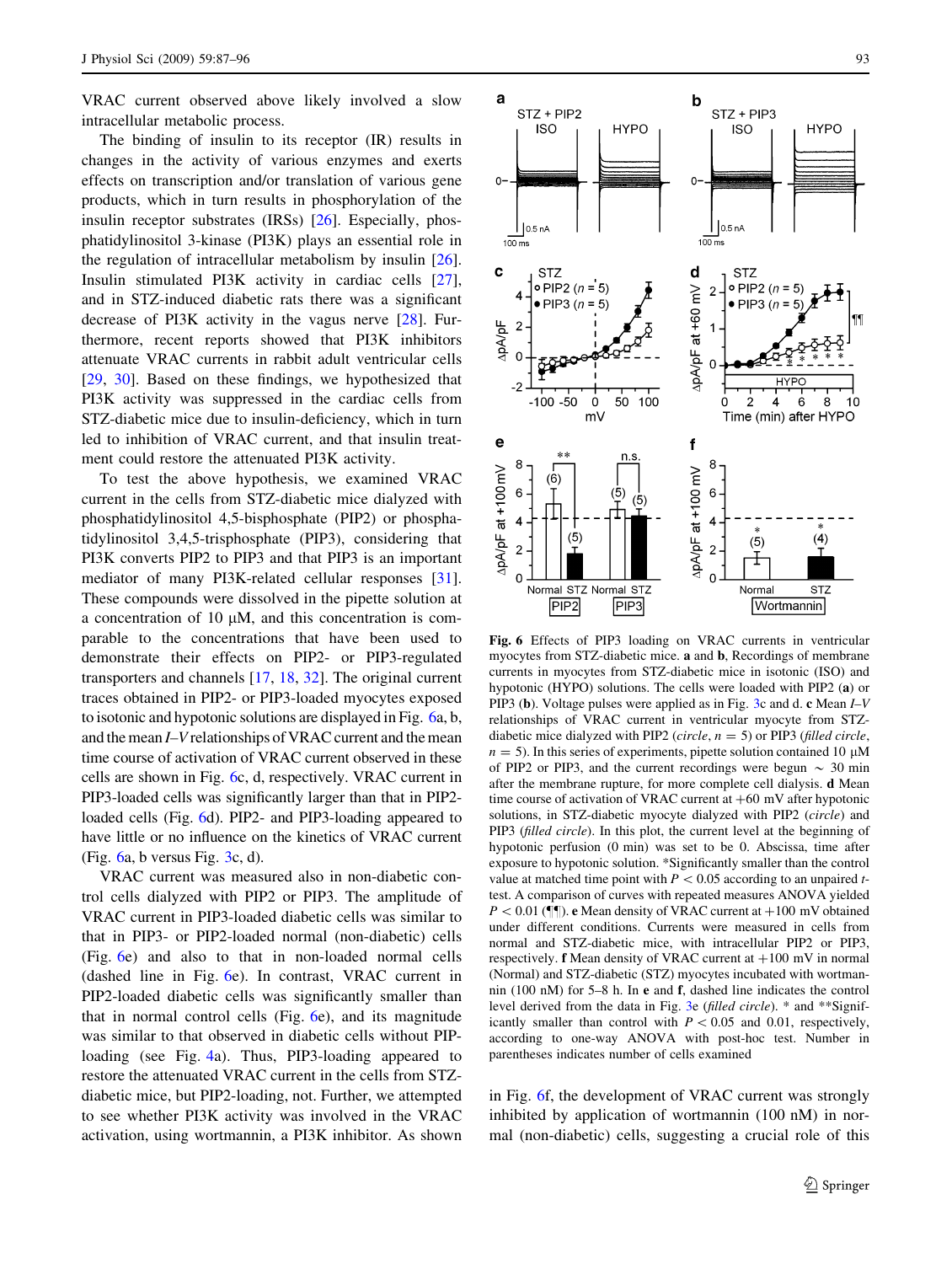enzyme in the VRAC activation. Wortmannin appeared to exert no further effect on the attenuated VRAC current in diabetic cells. Thus, the magnitude of VRAC current in wortmannin-treated STZ-diabetic cells (Fig. [6](#page-6-0)f) was comparable to that in non-treated diabetic cells (cf. Fig. [4a](#page-5-0) or Fig. [5](#page-5-0)b). These results are in line with our idea that suppression of PI3K activity played a key role in the inhibition of VRAC current observed in the cells from STZ-diabetic mice, and may support our recent proposal that PIP3 is an important mediator in the activation of VRAC current in mouse ventricular cells [\[33](#page-9-0)].

## Discussion

We report here, for the first time, the recording of cardiac anion currents in an animal model of insulin-deficient diabetes. In single ventricular cells from STZ-induced diabetic mice, activation of VRAC current was suppressed (Fig. [3](#page-4-0)) and RVD was prevented (Fig. [2\)](#page-3-0). Since RVD of cardiac cells strongly depends on the activation of VRAC current [[12\]](#page-8-0), the loss of RVD in the cells from STZ-diabetic mice is likely due to suppression of VRAC current. The current suppression does not appear to be due to any direct pharmacological effect of STZ on the VRAC current, because the cells derived from the animals pretreated with 3-OMG, which was expected to prevent the  $\beta$  cell toxicity of STZ, exhibited little suppression of VRAC current (Fig. [4](#page-5-0)).

Thus, it is likely that the attenuation of VRAC current was due to a chronic effect of diabetic state on the cellular metabolism. Since STZ treatment definitely induces insulin-deficiency, it seems reasonable to hypothesize that plasma insulin level played a key role in the development of an impairment of the membrane current. In accordance with this view, VRAC current was restored in diabetic cells by incubating these cells with insulin (100 nM) for 5–9 h (Fig. [5](#page-5-0)). Similar restorative effect of insulin on cardiac membrane current has been shown in the previous studies [\[25](#page-8-0), [34](#page-9-0)], in which incubation of the myocytes from diabetic rats with insulin completely normalized the impaired Ito. Our results can be taken to indicate that plasma insulin is required to maintain VRAC current in mouse ventricular cells. If this were the case, it is possible that incubation of the isolated normal cells in insulin-free medium gradually causes an attenuation of their VRAC current. This point remains to be clarified.

If the chronic insulin-deficiency is an important factor for the impairment of VRAC current, what does the insulin-deficiency cause in the cells in relation to the current system? It is established that insulin stimulates PI3K activity in many types of vertebrate cells including cardiac cells [\[27](#page-8-0)]. Cai and Helke [[28\]](#page-9-0) reported that there was a significant decrease in PI3K activity without changes in the protein expression of p85 subunit of PI3K in the vagus nerve of STZ-induced diabetic rats. Similar results were shown in cardiac cells from alloxan-induced insulin-deficient diabetic rats [[35\]](#page-9-0). Decrease of the phosphorylation of Akt, a downstream reaction of insulin-PI3K signaling, was shown in STZ-induced diabetic mouse heart [[36](#page-9-0)]. On the other hand, evidence is accumulating that PI3K plays a role in cell swelling and related cellular responses. Cell swelling has been shown to activate PI3K in several cell types (for review see [\[37](#page-9-0)]), and osmotic activation of VRAC current was shown to depend on PI3K in rabbit ventricular myocytes [\[29](#page-9-0), [30](#page-9-0)] and cultured smooth muscle cells [\[38](#page-9-0)]. In the present study, dialyzing the diabetic cells with PIP3, but not PIP2, restored VRAC current (Fig. [6\)](#page-6-0). Furthermore, treatment with wortmannin, a PI3K inhibitor, strongly inhibited the development of VRAC current in cells from normal mice (Fig. [6f](#page-6-0)). These findings can be taken to indicate that the PIP3 concentration in diabetic cells was low due to low PI3K activity, resulting in an inhibition of VRAC current.

Based on the above considerations, we postulate that insulin-deficiency results in an inhibition of PI3K activity in cardiac cells, which leads to a decrease in the intracellular concentration of PIP3, while the decrease of PIP3 interferes with the activation of VRAC current via an unknown mechanism. However, the VRAC current system may not exclusively be regulated by the insulin-PI3K-PIP3 pathway. In ventricular myocyte of STZ-diabetic rat, the restoration of  $I_{\text{to}}$  and  $I_{\text{ss}}$  by insulin was blocked by an inhibition of the mitogen-activated protein (MAP) kinasedependent pathway [\[25](#page-8-0)] and the cytoskeletal function [\[39](#page-9-0)]. Since the inhibitors of MAP kinase [[40\]](#page-9-0) and cytoskeleton (actin polymerization) [[41\]](#page-9-0) have been reported to inhibit the activation of VRAC current, these signaling pathways also might concern with the restoration of VRAC current by insulin observed in the present study. This issue as well as the precise role of PIP3 in the activation process of VRAC current must be investigated in future experiments.

STZ is an islet cell toxin used most commonly to induce type-1 (insulin-deficient) diabetes in experimental animal models. The metabolic features evoked by STZ treatment include not only a markedly reduced plasma insulin level but also hyperglycemia, hypertriglyceridemia, and ketosis [\[27](#page-8-0)]. Our finding that incubation of diabetic cells with insulin restored the impaired VRAC current may not necessarily indicate that the impairment was not at all related to the above diabetic complications other than insulindeficiency. Further studies are necessary to clarify this point. As with hyperglycemia, it is noteworthy that high glucose rather increases the PI3K activity in cultured glomerular mesangial cells [[42\]](#page-9-0) and cultured cardiac fibroblasts [\[16](#page-8-0)].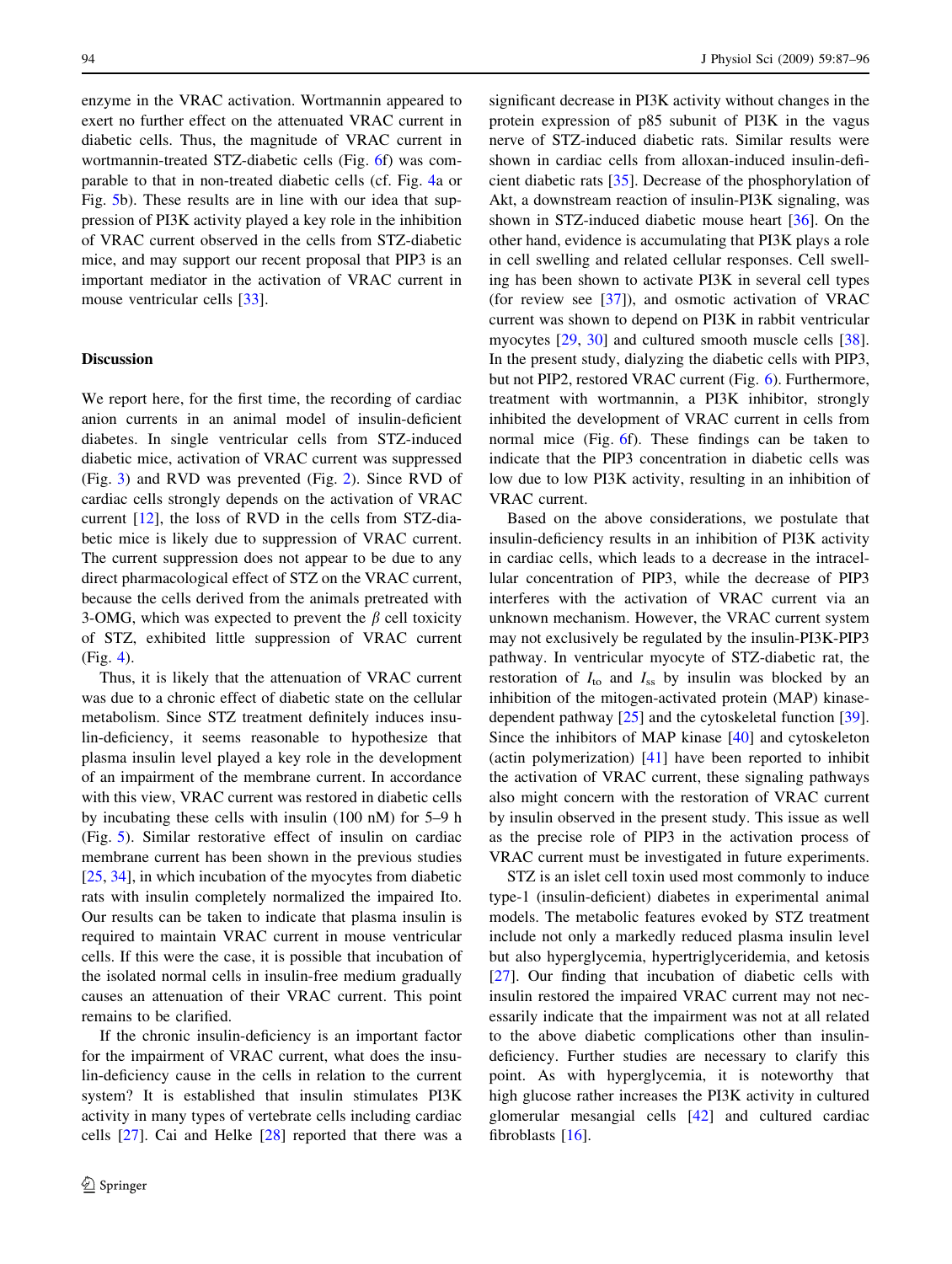<span id="page-8-0"></span>Clinical and experimental studies support the existence of a specific cardiomyopathy associated with diabetes mellitus. The diabetic cardiomyopathy frequently exhibits left ventricular systolic and diastolic dysfunction and left ventricular hypertrophy  $[27]$ . Cl<sup>-</sup> channels may contribute to cardiac ischemic preconditioning and the adaptive remodeling of the heart during myocardial hypertrophy and heart failure [\[43](#page-9-0)], and alterations of cell volume are thought to be the key events during cell proliferation and apoptotic cell death [\[44](#page-9-0)]. It is possible that the attenuation of VRAC current and associated loss of RVD are somehow related to development of cardiac hypertrophy associated with diabetes. Further studies are necessary to elucidate the pathophysiological roles of VRAC current in this animal model as well as to clarify whether the reduction of VRAC activity is a universal phenomenon in the heart of diabetic animals including non-insulin-dependent diabetes model.

Acknowledgments This research was partly supported by Grantsin-Aid from the Ministry of Education, Science, Sports and Culture (No. 17500276 to T.E., and Nos. 18790158 and 20500366 to S.Y.).

#### References

- 1. McNally PG, Lawrence IG, Panerai RB, Weston PJ, Thurston H (1999) Sudden death in type 1 diabetes. Diabetes Obes Metab 1:151–158. doi[:10.1046/j.1463-1326.1999.00025.x](http://dx.doi.org/10.1046/j.1463-1326.1999.00025.x)
- 2. Cesario DA, Brar R, Shivkumar K (2006) Alterations in ion channel physiology in diabetic cardiomyopathy. Endocrinol Metab Clin North Am 35:601–610. doi[:10.1016/j.ecl.2006.05.002](http://dx.doi.org/10.1016/j.ecl.2006.05.002) ix-x
- 3. Shehadeh A, Regan TJ (1995) Cardiac consequences of diabetes mellitus. Clin Cardiol 18:301–305
- 4. Jourdon P, Feuvray D (1993) Calcium and potassium currents in ventricular myocytes isolated from diabetic rats. J Physiol 470:411–429
- 5. Nobe S, Aomine M, Arita M, Ito S, Takaki R (1990) Chronic diabetes mellitus prolongs action potential duration of rat ventricular muscles: circumstantial evidence for impaired  $Ca^{2+}$ channel. Cardiovasc Res 24:381–389. doi[:10.1093/cvr/24.5.381](http://dx.doi.org/10.1093/cvr/24.5.381)
- 6. Shimoni Y (1999) Hormonal control of cardiac ion channels and transporters. Prog Biophys Mol Biol 72:67–108. doi[:10.1016/](http://dx.doi.org/10.1016/S0079-6107(99)00005-X) [S0079-6107\(99\)00005-X](http://dx.doi.org/10.1016/S0079-6107(99)00005-X)
- 7. Lengyel C, Virag L, Biro T, Jost N, Magyar J, Biliczki P, Kocsis E, Skoumal R, Nanasi PP, Toth M, Kecskemeti V, Papp JG, Varro A (2007) Diabetes mellitus attenuates the repolarization reserve in mammalian heart. Cardiovasc Res 73:512–520. doi: [10.1016/j.cardiores.2006.11.010](http://dx.doi.org/10.1016/j.cardiores.2006.11.010)
- 8. Wang DW, Kiyosue T, Shigematsu S, Arita M (1995) Abnormalities of  $K^+$  and  $Ca^{2+}$  currents in ventricular myocytes from rats with chronic diabetes. Am J Physiol 269:H1288–H1296
- 9. Hansen PS, Clarke RJ, Buhagiar KA, Hamilton E, Garcia A, White C, Rasmussen HH (2007) Alloxan-induced diabetes reduces sarcolemmal  $Na^+ - K^+$  pump function in rabbit ventricular myocytes. Am J Physiol Cell Physiol 292:C1070–C1087. doi: [10.1152/ajpcell.00288.2006](http://dx.doi.org/10.1152/ajpcell.00288.2006)
- 10. Okada Y (1998) Cell volume-sensitive chloride channels. Contrib Nephrol 123:21–33. doi:[10.1159/000059920](http://dx.doi.org/10.1159/000059920)
- 11. Sango K, Horie H, Takano M, Inoue S, Takenaka T (1994) Diabetes-induced reduction of neuronal survival in hypotonic

environments in culture. Brain Res Bull 34:365–368. doi: [10.1016/0361-9230\(94\)90030-2](http://dx.doi.org/10.1016/0361-9230(94)90030-2)

- 12. Yamamoto S, Ishihara K, Ehara T, Shioya T (2004) Cell-volume regulation by swelling-activated chloride current in guinea-pig ventricular myocytes. Jpn J Physiol 54:31–38. doi[:10.2170/](http://dx.doi.org/10.2170/jjphysiol.54.31) jiphysiol.54.31
- 13. Ceylan-Isik AF, LaCour KH, Ren J (2006) Gender disparity of streptozotocin-induced intrinsic contractile dysfunction in murine ventricular myocytes: role of chronic activation of Akt. Clin Exp Pharmacol Physiol 33:102–108. doi:[10.1111/j.1440-1681.2006.](http://dx.doi.org/10.1111/j.1440-1681.2006.04331.x) [04331.x](http://dx.doi.org/10.1111/j.1440-1681.2006.04331.x)
- 14. Shioya T (2007) A simple technique for isolating healthy heart cells from mouse models. J Physiol Sci 57:327–335. doi: [10.2170/physiolsci.RP010107](http://dx.doi.org/10.2170/physiolsci.RP010107)
- 15. Yamamoto S, Ehara T, Shioya T (2001) Changes in cell volume induced by activation of the cyclic AMP-dependent chloride channel in guinea-pig cardiac myocytes. Jpn J Physiol 51:31–41. doi:[10.2170/jjphysiol.51.31](http://dx.doi.org/10.2170/jjphysiol.51.31)
- 16. Venkatachalam K, Mummidi S, Cortez DM, Prabhu SD, Valente AJ, Chandrasekar B (2008) Resveratrol inhibits high glucoseinduced PI3K/Akt/ERK-dependent interleukin-17 expression in primary mouse cardiac fibroblasts. Am J Physiol Heart Circ Physiol 294:H2078–H2087. doi:[10.1152/ajpheart.01363.2007](http://dx.doi.org/10.1152/ajpheart.01363.2007)
- 17. Demion M, Bois P, Launay P, Guinamard R (2007) TRPM4, a  $Ca<sup>2+</sup>$ -activated nonselective cation channel in mouse sinoatrial node cells. Cardiovasc Res 73:531–538. doi[:10.1016/](http://dx.doi.org/10.1016/j.cardiores.2006.11.023) [j.cardiores.2006.11.023](http://dx.doi.org/10.1016/j.cardiores.2006.11.023)
- 18. Brady JD, Rich ED, Martens JR, Karpen JW, Varnum MD, Brown RL (2006) Interplay between PIP3 and calmodulin regulation of olfactory cyclic nucleotide-gated channels. Proc Natl Acad Sci USA 103:15635–15640. doi[:10.1073/pnas.0603344103](http://dx.doi.org/10.1073/pnas.0603344103)
- 19. Cai L, Wang Y, Zhou G, Chen T, Song Y, Li X, Kang YJ (2006) Attenuation by metallothionein of early cardiac cell death via suppression of mitochondrial oxidative stress results in a prevention of diabetic cardiomyopathy. J Am Coll Cardiol 48:1688– 1697. doi:[10.1016/j.jacc.2006.07.022](http://dx.doi.org/10.1016/j.jacc.2006.07.022)
- 20. Shimoni Y, Firek L, Severson D, Giles W (1994) Short-term diabetes alters  $K^+$  currents in rat ventricular myocytes. Circ Res 74:620–628
- 21. Yamamoto-Mizuma S, Wang GX, Liu LL, Schegg K, Hatton WJ, Duan D, Horowitz TL, Lamb FS, Hume JR (2004) Altered properties of volume-sensitive osmolyte and anion channels (VSOACs) and membrane protein expression in cardiac and smooth muscle myocytes from Clcn3<sup> $-/-$ </sup> mice. J Physiol 557:439– 456. doi:[10.1113/jphysiol.2003.059261](http://dx.doi.org/10.1113/jphysiol.2003.059261)
- 22. Gong W, Xu H, Shimizu T, Morishima S, Tanabe S, Tachibe T, Uchida S, Sasaki S, Okada Y (2004) ClC-3-independent, PKCdependent activity of volume-sensitive Cl channel in mouse ventricular cardiomyocytes. Cell Physiol Biochem 14:213–224. doi:[10.1159/000080330](http://dx.doi.org/10.1159/000080330)
- 23. Ganda OP, Rossini AA, Like AA (1976) Studies on streptozotocin diabetes. Diabetes 25:595–603. doi[:10.2337/diabetes.](http://dx.doi.org/10.2337/diabetes.25.7.595) [25.7.595](http://dx.doi.org/10.2337/diabetes.25.7.595)
- 24. Like AA, Rossini AA (1976) Streptozotocin-induced pancreatic insulitis: new model of diabetes mellitus. Science 193:415–417. doi:[10.1126/science.180605](http://dx.doi.org/10.1126/science.180605)
- 25. Shimoni Y, Ewart HS, Severson D (1998) Type I and II models of diabetes produce different modifications of  $K^+$  currents in rat heart: role of insulin. J Physiol 507(Pt 2):485–496. doi[:10.1111/](http://dx.doi.org/10.1111/j.1469-7793.1998.485bt.x) [j.1469-7793.1998.485bt.x](http://dx.doi.org/10.1111/j.1469-7793.1998.485bt.x)
- 26. Whitehead JP, Clark SF, Urso B, James DE (2000) Signalling through the insulin receptor. Curr Opin Cell Biol 12:222–228. doi:[10.1016/S0955-0674\(99\)00079-4](http://dx.doi.org/10.1016/S0955-0674(99)00079-4)
- 27. Poornima IG, Parikh P, Shannon RP (2006) Diabetic cardiomyopathy: the search for a unifying hypothesis. Circ Res 98:596– 605. doi:[10.1161/01.RES.0000207406.94146.c2](http://dx.doi.org/10.1161/01.RES.0000207406.94146.c2)